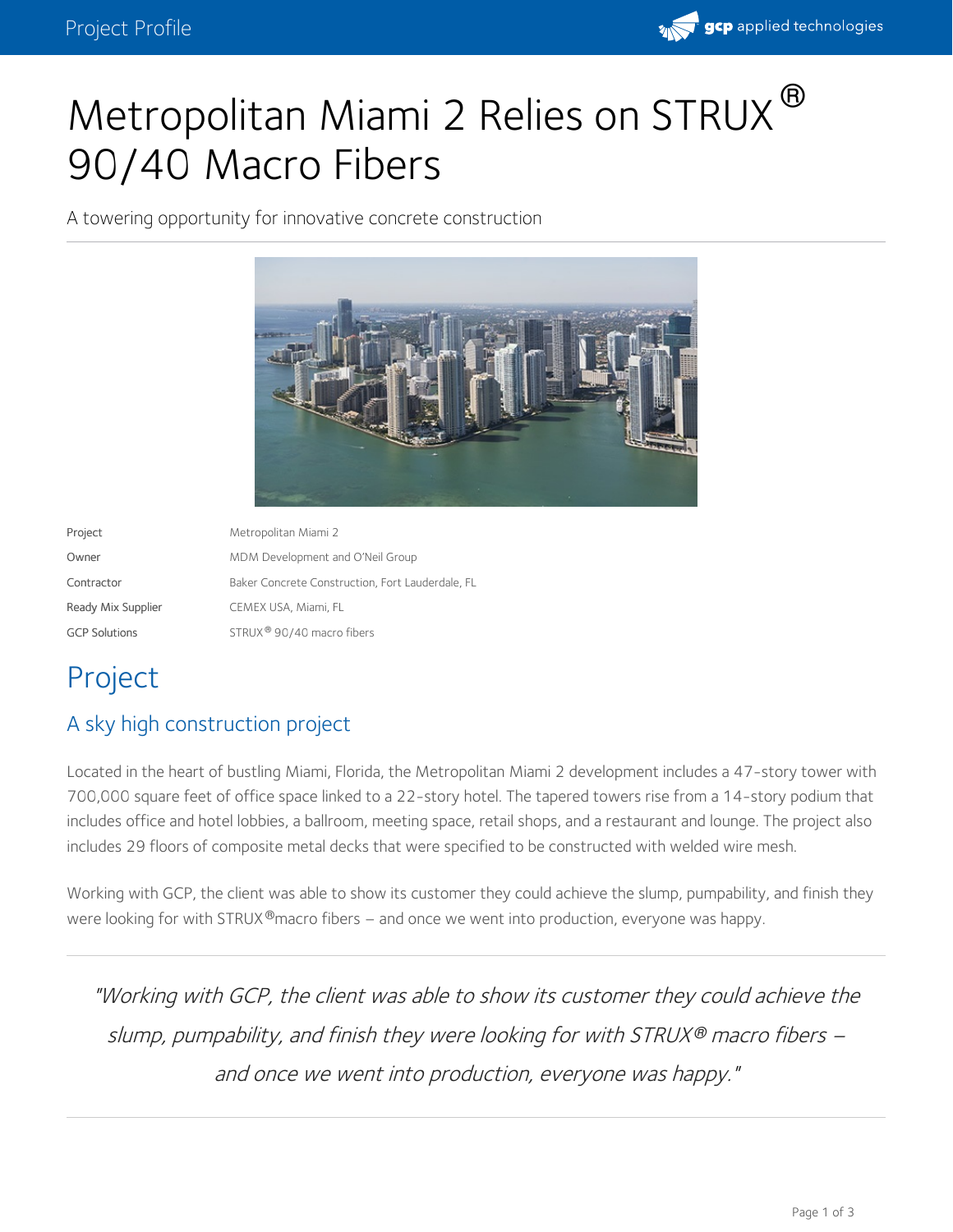### Exceeding performance of welded wire mesh

While welded wire mesh is a traditional construction technique that adds durability, using it is also time consuming. With 29 floors to cover and a total of one day per floor to weld down wire mesh, a solution that could cut down on time while providing the same durability and performance was needed. Additionally, wire mesh represents a trip hazard, and prevents workers from getting a foothold on the edge of a building. Working with technical services experts from CEMEX and GCP, representatives from Baker Concrete Construction determined that STRUX ®90/40 synthetic macro fiber reinforcement was the best option from a time, safety, and budget standpoint.

"Baker Concrete Construction determined that STRUX 90/40 synthetic macro *®* fiber reinforcement was the best option from <sup>a</sup> time, safety, and budget standpoint."

## Leveraging STRUX  $^\circledR$  macro fibers for maximum performance

Using STRUX®90/40 instead of welded wire mesh eliminated mesh trip hazards, storage concerns, costly crane time, materials movement, and the many hours required to place the mesh. It was a complete success. Baker Concrete Construction pumped the STRUX<sup>®</sup>mixture up 29 floors, representing a 640-foot vertical rise, without any issues.

"We were able to show Baker Concrete a seven-inch water slump to achieve the consistency and pumpability they were looking for," said Albert Romanach, CEMEX's area manager of Technical Services. "We also showed them that with the type and high quality of the fibers we were using from GCP would achieve the quality finish they wanted."

The use of STRUX®macro fibers immediately eliminated the safety hazards inherent with the use of welded wire mesh, while delivering improvements in both cost, speed, and safety. Baker Concrete Construction was able to save the cost of the wire itself, plus the cost of shipping, hoisting, and installation.

Lastly, the project was able to save an immense amount of time. "We saved 38 days on the job," said Hans Rowland, Project Manager at Baker Concrete Construction. "It would have taken one day to install the welded wire mesh for each of the 38 pours. That adds up to real dollars saved and a value add for our customers."

By switching from welded wire mesh to STRUX®90/40, the designers of the Metropolitan Miami project saved time and money while achieving a product with superior performance.

#### Blue360**℠** Product Performance Advantage.

Because every project, large or small, deserves the best level of protection.